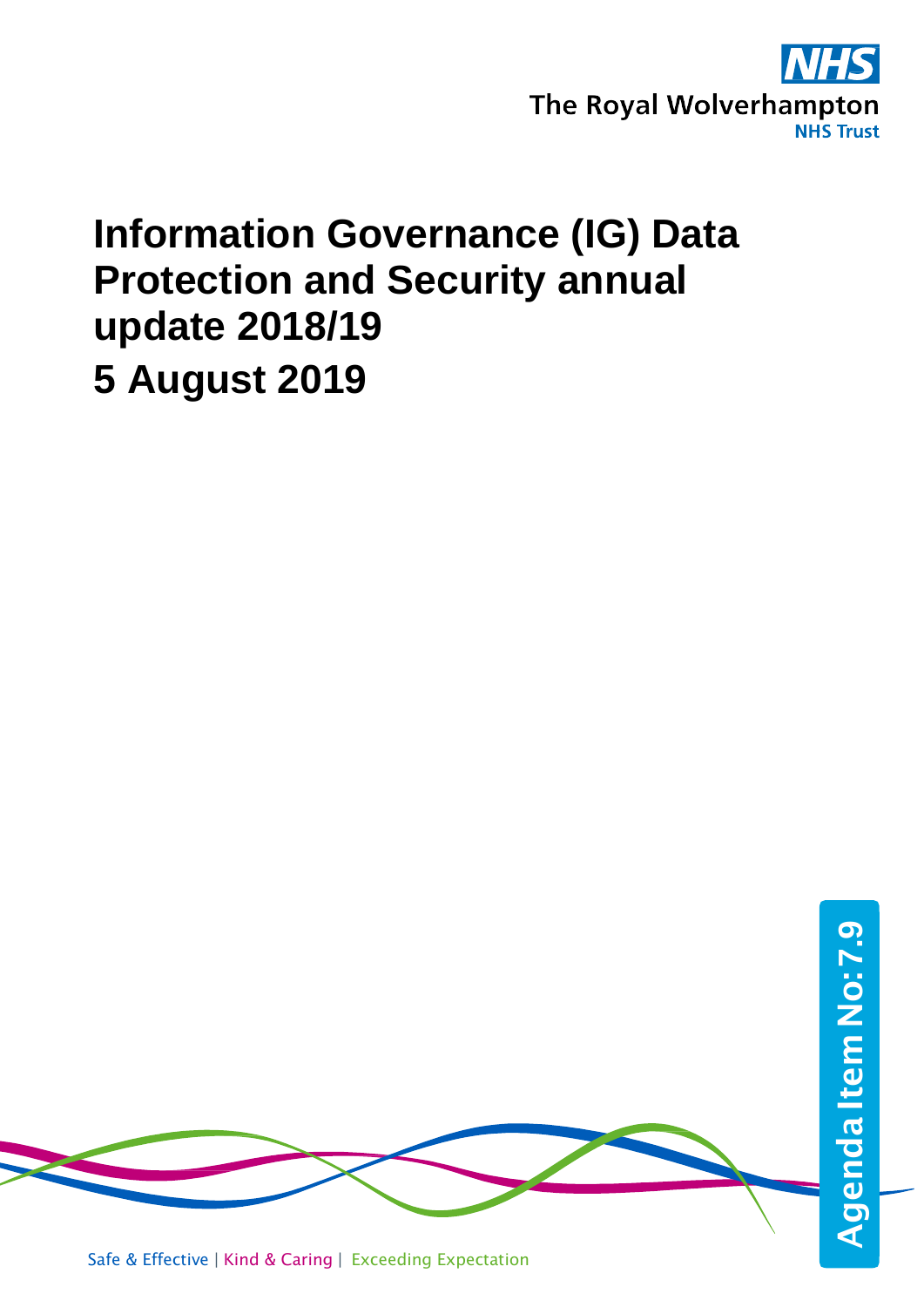The Royal Wolverhampton NHS

**NHS Trust** 

| <b>Trust Board Report</b>                      |                                                                                                                                                                                                                                                                                                                                                                                                                                                                                                                                                                                                                                                                                     |  |  |  |  |  |
|------------------------------------------------|-------------------------------------------------------------------------------------------------------------------------------------------------------------------------------------------------------------------------------------------------------------------------------------------------------------------------------------------------------------------------------------------------------------------------------------------------------------------------------------------------------------------------------------------------------------------------------------------------------------------------------------------------------------------------------------|--|--|--|--|--|
| <b>Meeting Date:</b>                           | August 2019                                                                                                                                                                                                                                                                                                                                                                                                                                                                                                                                                                                                                                                                         |  |  |  |  |  |
| Title:                                         | Information Governance (IG) Data Protection and Security annual update 2018/19                                                                                                                                                                                                                                                                                                                                                                                                                                                                                                                                                                                                      |  |  |  |  |  |
| <b>Purpose of the</b><br><b>Report:</b>        | To provide assurances around the Trust compliance to national Information<br>Governance standards.                                                                                                                                                                                                                                                                                                                                                                                                                                                                                                                                                                                  |  |  |  |  |  |
| Summary:                                       | The purpose of this report is to update members on progress of the Information<br>Governance agenda for 2018/19, including:<br>Data protection and Security Toolkit<br>٠<br>IG incident patterns 2018/19<br>$\bullet$<br>General Data Protection Regulation 2016 (update on progress)<br>$\bullet$<br>National Opt Out requirements<br>$\bullet$<br>Freedom of Information Compliance<br>$\bullet$<br>IG Risk profile<br>$\bullet$                                                                                                                                                                                                                                                  |  |  |  |  |  |
| <b>Action required:</b>                        | For information                                                                                                                                                                                                                                                                                                                                                                                                                                                                                                                                                                                                                                                                     |  |  |  |  |  |
| <b>Clinical</b><br>implications and<br>view    | N/A                                                                                                                                                                                                                                                                                                                                                                                                                                                                                                                                                                                                                                                                                 |  |  |  |  |  |
| Patient, carer,<br>public impact and<br>views  | N/A                                                                                                                                                                                                                                                                                                                                                                                                                                                                                                                                                                                                                                                                                 |  |  |  |  |  |
| <b>Resource</b><br>implications                | N/A                                                                                                                                                                                                                                                                                                                                                                                                                                                                                                                                                                                                                                                                                 |  |  |  |  |  |
| <b>Report of:</b>                              | Dr Jonathan Odum<br>Medical: Director/ Caldicott Guardian                                                                                                                                                                                                                                                                                                                                                                                                                                                                                                                                                                                                                           |  |  |  |  |  |
| <b>Author + Contact</b><br><b>Details:</b>     | Tel Raz Edwards - Information Governance Manager / DPO<br>Tel 01902 307999<br>Email<br>rwh-tr.IG-Enquiries@nhs.net                                                                                                                                                                                                                                                                                                                                                                                                                                                                                                                                                                  |  |  |  |  |  |
| <b>CQC Domains</b>                             | Safe: patients, staff and the public are protected from abuse and avoidable harm.<br>Effective: care, treatment and support achieves good outcomes, helping people maintain quality<br>of life and is based on the best available evidence.<br>Caring: staff involve and treat everyone with compassion, kindness, dignity and respect.<br><b>Responsive:</b> services are organised so that they meet people's needs.<br>Well-led: the leadership, management and governance of the organisation make sure it's<br>providing high-quality care that's based around individual needs, that it encourages learning and<br>innovation, and that it promotes an open and fair culture. |  |  |  |  |  |
| <b>Trust Strategic</b><br><b>Objectives</b>    | 1. Create a culture of compassion, safety and quality<br>3. To have an effective and well integrated local health and care system that operates efficiently                                                                                                                                                                                                                                                                                                                                                                                                                                                                                                                         |  |  |  |  |  |
| <b>Links to</b><br><b>Assurances</b>           |                                                                                                                                                                                                                                                                                                                                                                                                                                                                                                                                                                                                                                                                                     |  |  |  |  |  |
| <b>Resource</b><br>Implications:               |                                                                                                                                                                                                                                                                                                                                                                                                                                                                                                                                                                                                                                                                                     |  |  |  |  |  |
| <b>Equality and</b><br><b>Diversity Impact</b> | N/A                                                                                                                                                                                                                                                                                                                                                                                                                                                                                                                                                                                                                                                                                 |  |  |  |  |  |
| Risks:                                         | N/A                                                                                                                                                                                                                                                                                                                                                                                                                                                                                                                                                                                                                                                                                 |  |  |  |  |  |
| <b>Risk register</b><br>reference:             | N/A                                                                                                                                                                                                                                                                                                                                                                                                                                                                                                                                                                                                                                                                                 |  |  |  |  |  |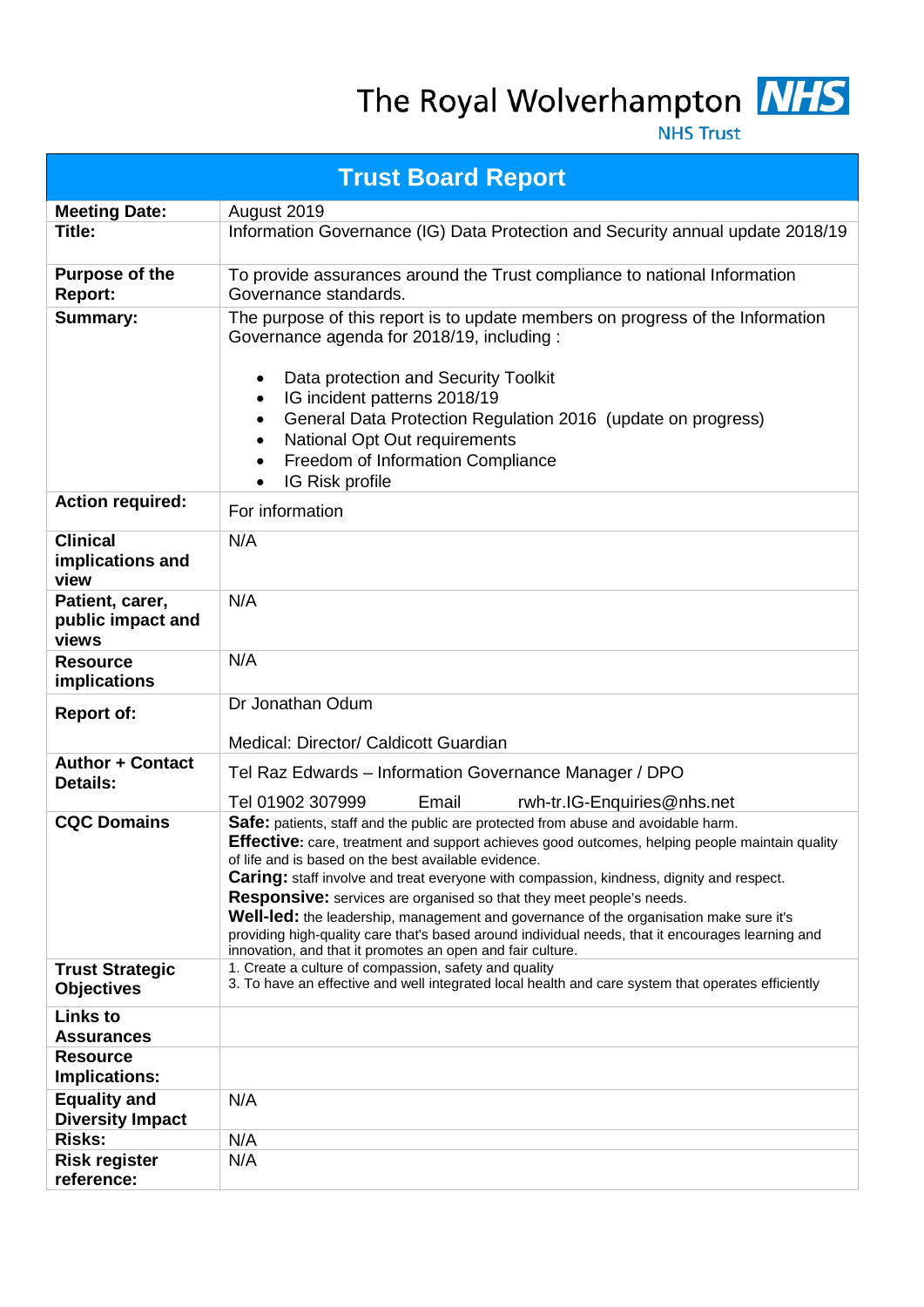| <b>Trust Board Report</b>               |     |
|-----------------------------------------|-----|
| <b>Other formal</b><br>bodies involved: | N/A |
| <b>References</b>                       | N/A |

**Report Details** 

# 1. **Executive Summary**

The purpose of this report is to update members on progress of the Information Governance agenda, including the IG toolkit, incident trends, FOIs and IG national developments including the General Data Protection Regulation 2016 (GDPR).

# **1.1 IG Toolkit final submission 2018/19 & the new Data Protection and Security Toolkit (DPST)**

The DSPT Toolkit is a Department of Health (DH) Policy delivery vehicle that NHS Digital is commissioned to develop and maintain. It draws together the legal rules and central guidance set out by DH policy and presents them in in a single standard as a set of information governance requirements. The new DSPT toolkit has also incorporated assurances around the General Data Protection Regulation 2016 and the national cyber security centre.

The purpose of the assessment is to enable the Trust to measure compliance against the law and central guidance and to see whether information is handled correctly and protected from unauthorised access, loss, damage and destruction.

2018/19 saw the first full submission of the new Data Protection and Security Toolkit (DPST) hosted by NHS digital. The approach changed from 45 requirements for a large acute trust to 10 national data standards comprising of 40 assertions. Within these assertions there were 100 mandatory evidence requirement for a large organisation, which the Trust is required to demonstrate they do or they don't comply with. The levels of compliance have been removed and replaced by mandatory and nonmandatory requirements. Large organisations are required to demonstrate compliance against 100 of the mandatory requirement. For GP practices there were also 10 data standards with 30 assertions and 52 mandatory evidence requirements

The Trust submission in March 2019 was submitted at 'standards not met – improvement plan agreed'. All GP practices submitted at 'Standards met' with all 52 mandatory requirements being met. Below is a summary of the Trust position for 2018/19. Standards that were not met with action plans include:

- **1**.42 & When were information flows approved by the Board or equivalent.
- 1.43 Provide a list of all systems/information assets holding or sharing personal information**.**
- 4.1.2 For each system holding personal and confidential data, the organisation understands who has access to the information.
- 7.2.1 Scanned copy of data security business continuity exercise registration sheet with attendees signatures and roles held.

| <b>Assessme</b><br>nt DSPT<br>toolkit<br>2018/19 |                                                 | requirement<br>achieved | <b>Requirement</b><br>not achieved | <b>Total</b><br>manda<br>tory<br>requir<br>ement<br>s | <b>Overall Result</b>      |
|--------------------------------------------------|-------------------------------------------------|-------------------------|------------------------------------|-------------------------------------------------------|----------------------------|
|                                                  | Performance Update RWT<br>$-$ March 2019        | 96                      | 4                                  | 100                                                   | <b>StandardsNot</b><br>met |
|                                                  | Performance Update GP<br>practices - March 2019 | 52                      | $\bf{0}$                           | 52                                                    | <b>Standards met</b>       |
| Not all mandatory requirements met               |                                                 |                         |                                    |                                                       |                            |
| <b>Mandatory standards met</b>                   |                                                 |                         |                                    |                                                       |                            |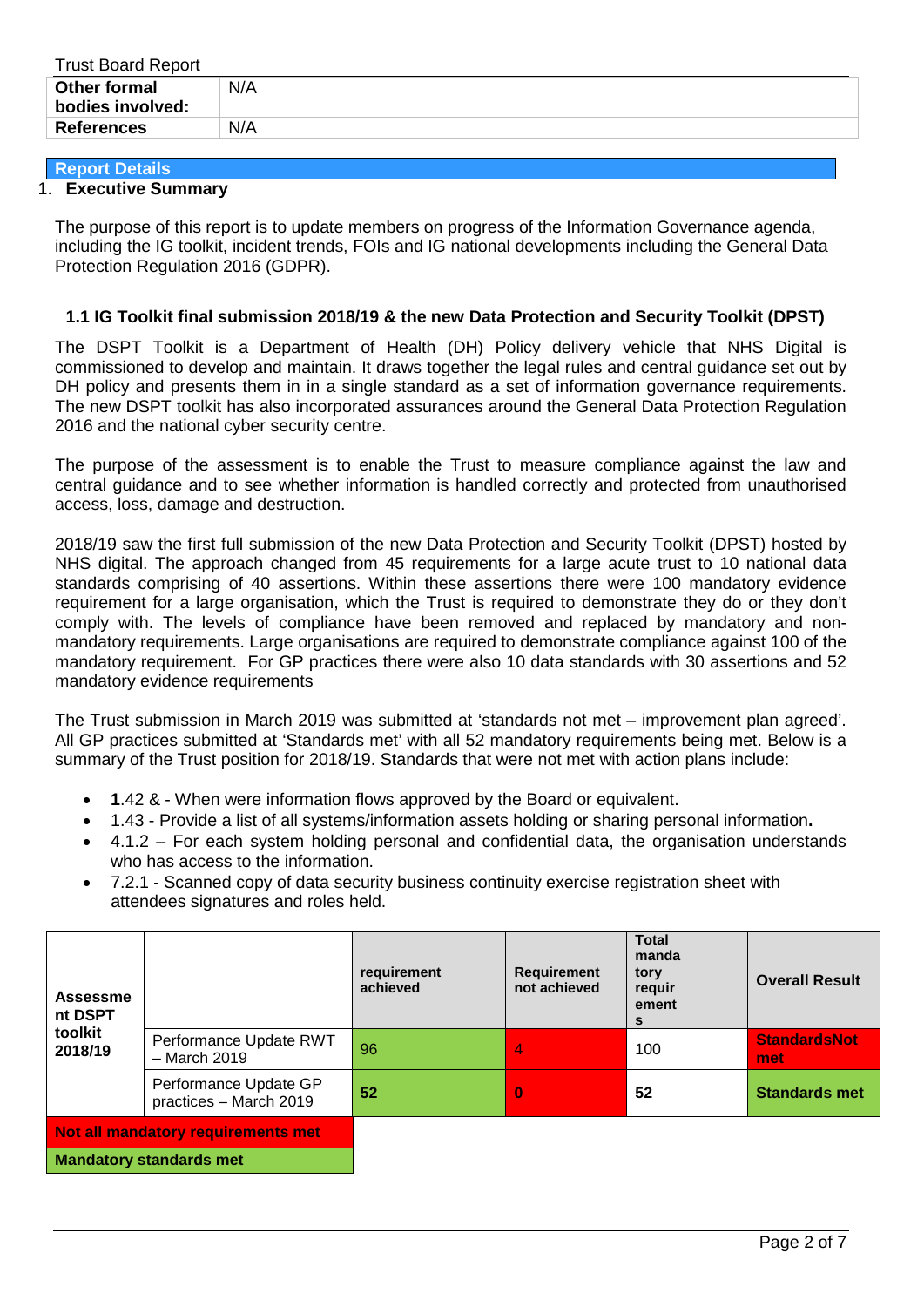# **1.1.1 High level analysis of other Trusts submissions**

Based on the information published to date on the toolkit, the Trust position can be comparted other acute Trusts.

- In total there are 156 registered acute trusts on the DSP toolkit (this excludes FTs).
- 3 Trusts were 'standards not met' non compliant
- 70 were standards not fully met but had action plans agreed (of which RWT is one)
- 77 standards met compliant
- 6 Trusts submitted as standards exceeded

#### **1.1.2 2019/20 Toolkit position**

The Trust is preparing for the 2019/20 submission which has again changed in scope from last year's submission. Nearly 80% of the toolkit assertions have changed.

The Trust is now required to meet **116 mandatory** evidence items which has increased by 16 from the last submission. In addition to this, 50% of the mandatory evidence items have changed, which means that the 116 evidence requirement won't be the same as what was asked for last year. GPs submission has decreased from 52 mandatory requirements to 42, but these are also changed from the previous submission. As a result of this the Data Security and Protection Team (IG team) are working to ensure all new evidence is mapped to an owner and there is an agreed reporting structure in place, which has further increased the workload of the team.

The Trust is working towards a baseline submission in October which will highlight any areas of concern in terms of compliance, and IG Steering group are working with internal audit to ensure a robust review of evidence and compliance for this financial year.

#### **1.2 Incident patterns**

Analysis of Trust wide patterns 2018/19 reviewed by Quality Governance Assurance Committee (QGAC) shows the following patterns of incidents which remains consistent with previous years:

- o Lost ward handovers has increased
- o Social media disclosures
- o Disclosed in error email both internally and externally
- o Disclosed in error other including verbal disclosures and handing information to incorrect patients on discharge data quality incidents have also increased despite better reporting introduced
- Serious incident patterns
	- o Despite unauthorised access decreasing as a pattern the serious unauthorised access incidents appear to have remained the same as last year
	- $\circ$  Disclosed in error in all categories is a consistent theme for serious incidents
	- o Non secure disposal has been an increased theme this year for serious incidents (electronic devices and paper)

Areas that have had increased patterns of incidents have been selected for audit in 2019/20. It is currently being assessed what audit approach should be taken this year by IGSG, in order to understand what is contributing to the incidents. It has been agreed that all areas will be asked to selfaudit and then receive an unannounced follow up audit.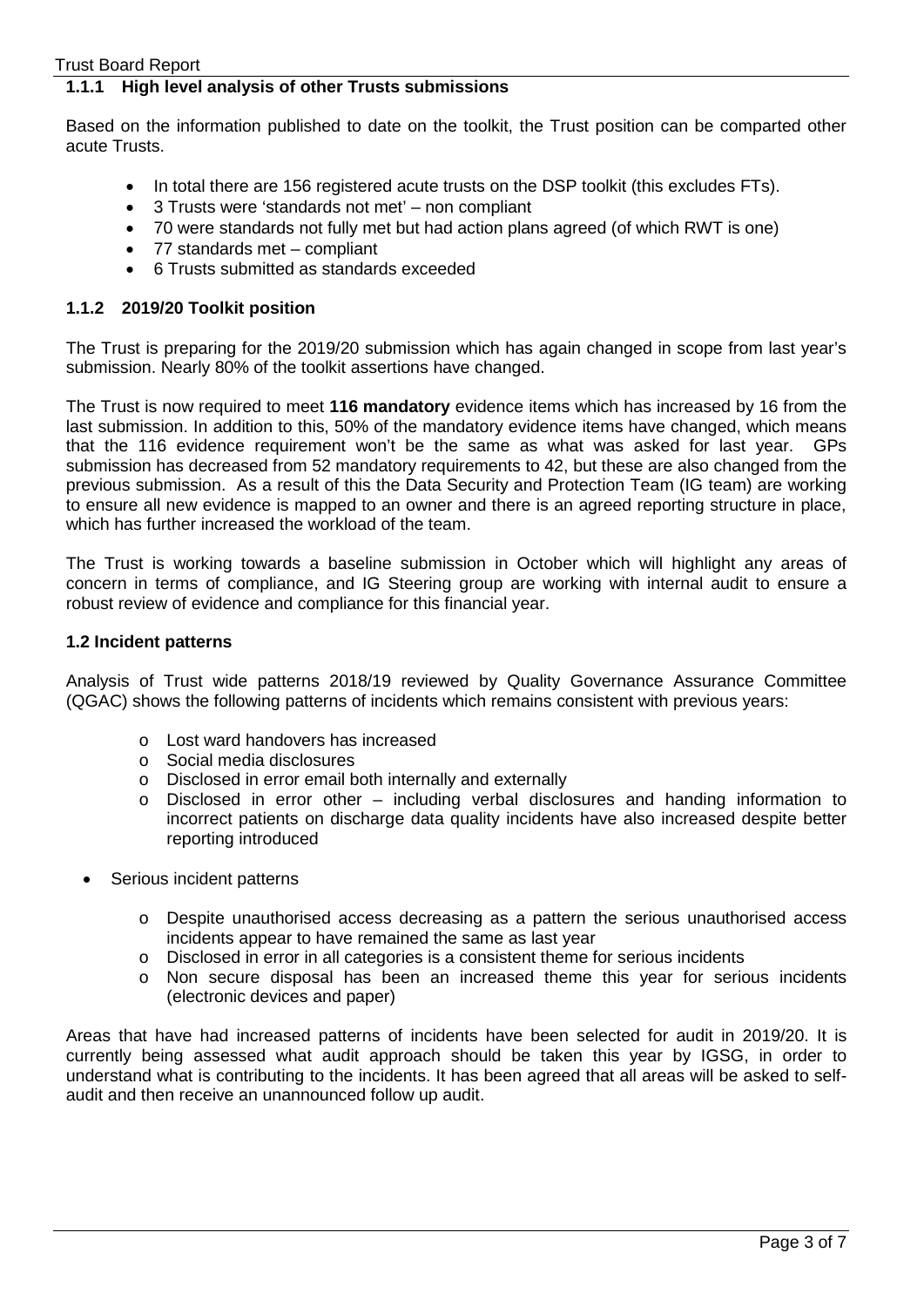# **1.3 General Data Protection Regulation (GDPR)**

The GDPR came into force across the EU on 25 May 2018 and applies to the Trust as data controller, where we determine the purposes and means of processing personal data for both employees and patients, and also as data processors where we are responsible for processing personal data on behalf of another data controller.

The GDPR represents a step change in the way that data is protected and managed. The UK has adopted the GDPR and the new EU Law Enforcement Directive into UK statute via the newly enacted Data Protection Act 2018. GDPR introduces new rights for data subjects and strengthens existing rights available under previous laws. The IG Steering group delegated responsibility to the GRPR implementation group to oversee the implementation and ongoing compliance to the GRPR, chaired by the Trust Caldicott Guardian/Medical Director. QGAC has reviewed the Trust GDPR implementation plans to ensure compliance.

The Trust has appointed a Data Protection Officer (DPO) and is continuing to review what resources are required to support ongoing implementation and compliance. Since the  $25<sup>th</sup>$  May 2018 the Trust has seen an expected increase in requests for information which is also increasing in complexity. The Trust is also seeing an increase in rectification requests and queries relating to the use of patient data. Processes will continue to develop to ensure systems are able to ensure rights of both patients and staff are balanced with the need to have access to good quality information to continue to provide high quality care.

Development of asset registers and a supporting asset owner structure will be a key priority to ensure the Trust is able to manage its information risk, supported by the Senior Information Risk Owner (SIRO). Systems for monitoring and compliance are currently being investigated.

#### **1.4 National opt out program (update position)**

The national data opt-out was introduced on 25 May 2018, providing a facility for individuals to opt-out from the use of their data for research or planning purposes. This is provided in line with the recommendations of the National Data Guardian in her Review of Data Security, Consent and Opt-Outs. By March 2020 all health and care organisations are required to apply national data opt-outs where confidential patient information is used for research and planning purposes. NHS Digital have been applying national data opt-outs since 25 May 2018. For details of when opt out applies see appendix 1.

All provider organisations, including the Trust, have been contacted and have been asked to demonstrate compliance to the nation opt out. There must be evidence of its implementation no later than March 2020. This would be supported by a compliance statement being published on the Trusts fair processing notice for patients to see. The Trust is currently looking into resource to support the implementation, with areas such as information team and research being the primary focus of compliance.

## **1.5 FOI compliance**

In the period of 2018/19, FOIs have increased in volume and complexity, contributing to the Trust's compliance. FOIs have increased year on year with 2018/19 being the highest levels to date. July 2018 and Jan 2019 have seen FOI numbers of 80 + which is nearly double what has been seen in previous years which has impacted the Trust ability to respond to FOIs within the 20 day statutory timescale. It should be noted that despite the above, the Trust has not has any complaints logged with the ICO in relation to FOI.

#### **1.6 IG Risk Profile**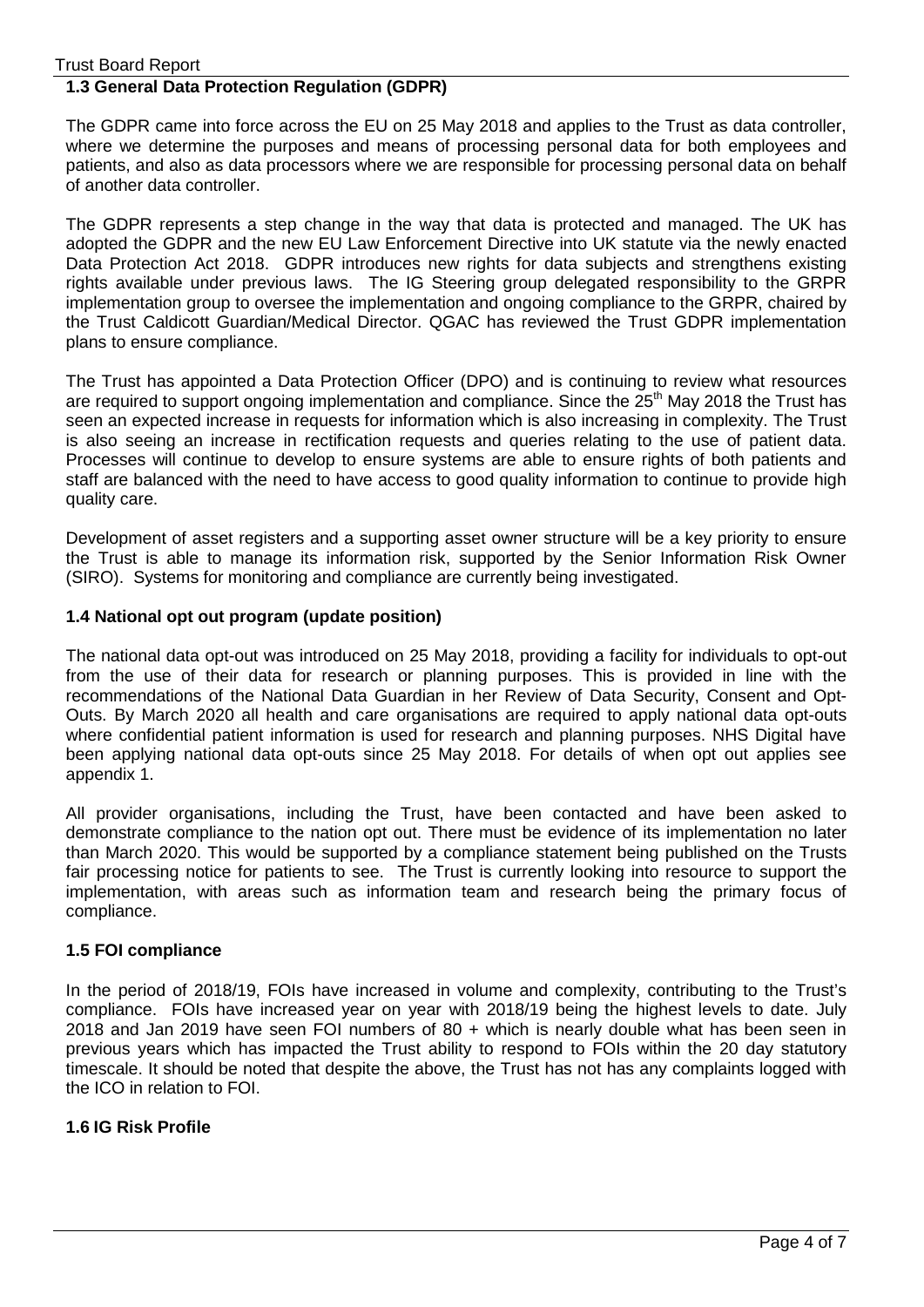Through the work that is being carried out in the above programmes of work, the Trust is able to outline the areas that are currently of risk in the area of IG. More work will be done in the financial year to better understand how these risks develop and how they compare to the national picture.

- 1.6.1 **People and process risk** through IG incident monitoring we can see that disclosed in error via various means (verbal, email, post, fax and in person), is a risk to the organisation in terms of the way in which people work. This is always a risk in large organisations such as health. Lost ward handovers continue to be an issue, with paper handovers being a contributory factor to the issue. Unauthorised access has also risen as a theme again in the last financial year due to the open access approach to systems supporting the way we work; proactive monitoring of user access continues to be a challenge for a Trust our size.
- 1.6.2 **Protecting information assets (cyber risk) –** due to the increase cyber risk seen to the health sector , knowing what the organisation holds and how this should be protected continues to be a challenge for an organisation the size of the Trust. As well as protecting against threats to large scale assets such as CWP portal and MMS for example, we also need to understand what local information assets are held, how these are managed and protected and what happens in the even they are compromised. A Trust wide information asset mapping exercise is taking place to better understand this issue through the GDPR and DSPT toolkit assurance work.
- 1.6.3 **Third party/ supplier assurance** whilst the Trust has worked to better understand which data processors are handling data on behalf of the Trust, there is still more work to be done ensuing that there are clear contractual stipulations in place to ensure there is explicit instructions in place between the Trust and a third party. This should be supplemented by data sharing/ processing agreements. Robust contract monitoring to ensure these instructions are being followed continues to be a risk, and the Trust currently have a reactive approach to contract monitoring in the event of a data incident. This work also forms part of the DSPT toolkit assurance and GDPR work streams.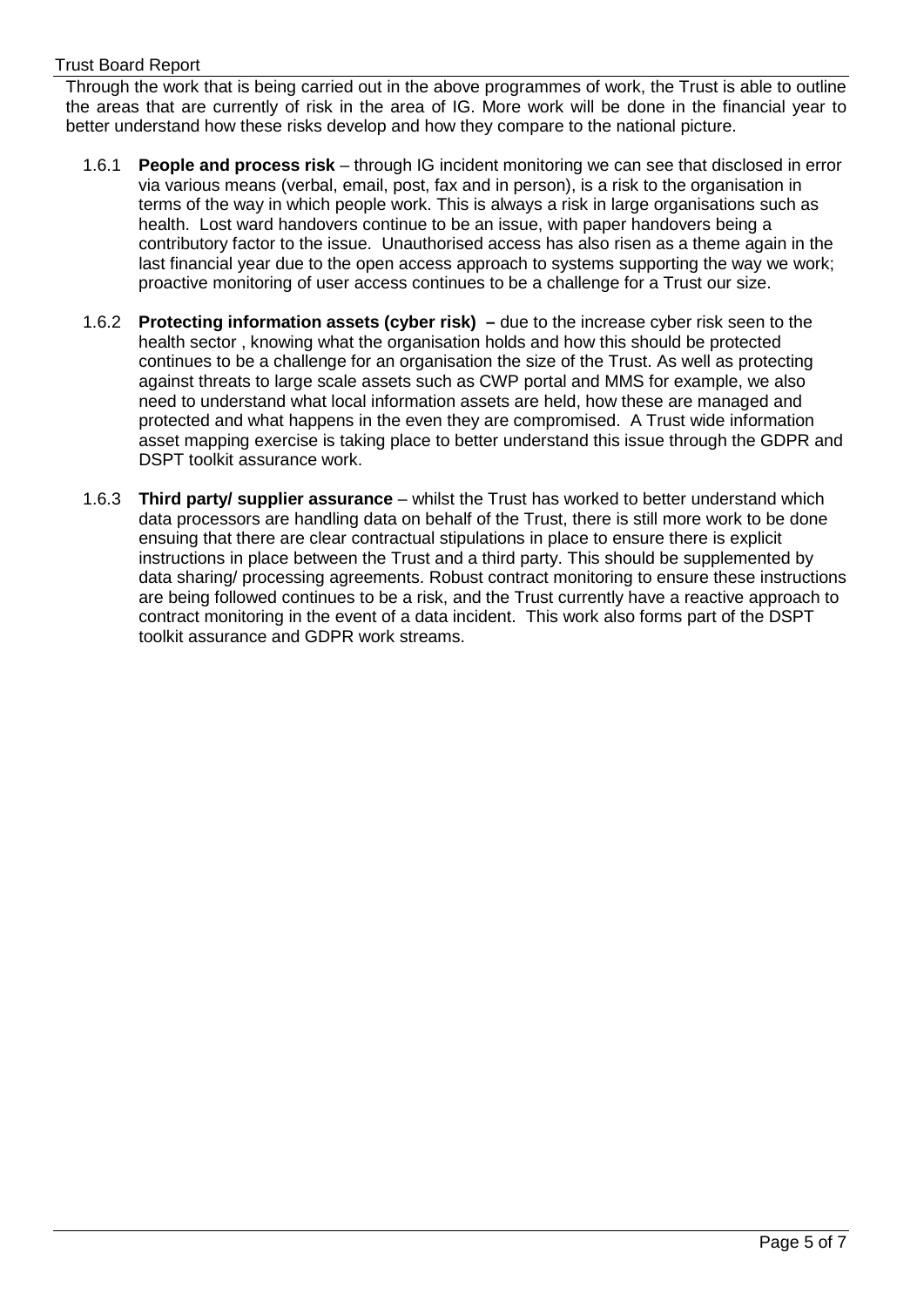# **Appendix 1 - National opt out program**

#### **1.0 When does opt -out apply?**

The national data opt-out will apply when:

• Confidential patient information is used for purposes beyond an individual's care and treatment,

AND

• The legal basis to use the data is approval under regulation 2 or 5 of the Control of Patient Information Regulations 2002, section 251 of the NHS Act 2006

## **2.0 The national data opt-out will not apply to uses beyond individual care and treatment in the following circumstances:**

- (1) When the data being used is anonymised such that it is considered to meet the requirements of the Information Commissioner's Office (ICO) anonymisation code of practice
- (2) When data is provided under a mandatory legal requirement. such as when there is a court order, when the Care Quality Commission (CQC) use their statutory powers to request information in support of their inspection role, NHS Digital's powers to collect information when directed (Health and Social Care Act 2012) or sharing for safeguarding cases (The Children Act 1989). For further examples of mandatory legal requirements when a national data opt-out would not apply, see the Operational Policy Guidance document published at: [https://digital.nhs.uk/national-data-opt-out.](https://digital.nhs.uk/national-data-opt-out)
- (3) When there is an overriding public interest- there are a small number of exceptional circumstances when Caldicott Guardians can decide to share information based on public interest.
- (4) When the patient has given explicit consent to the use of their data for the specific purpose e.g. they have consented to participate in a medical research study
- (5) When data is provided to the services below, which operate a separate opt-out mechanism:
	- a. The National Cancer Registration Service
	- b. The National Congenital Anomalies and Rare Diseases Registration Service.
- (6) When the data is not confidential patient information
- (7) Data is provided for the purposes of risk stratification for case-finding, when carried out by a provider involved in an individual's care.
- (8) Information to support payments and invoice validation
- (9) Data is provided for the oversight and provision of population health screening programmes (This refers to screening programmes that an independent expert group, the UK National Screening Committee (UK NSC), have advised that the NHS should offer. See below for NHS screening programmes offered in 2018 in England)

**NHS screening programmes offered in 2018 in England -** screening programmes currently offered in England in 2018 are listed below.

## **Screening in pregnancy**

- screening for infectious diseases (hepatitis B, HIV and syphilis)
- screening for Down's syndrome, Patau's syndrome and Edwards' syndrome
- screening for sickle cell disease and thalassaemia